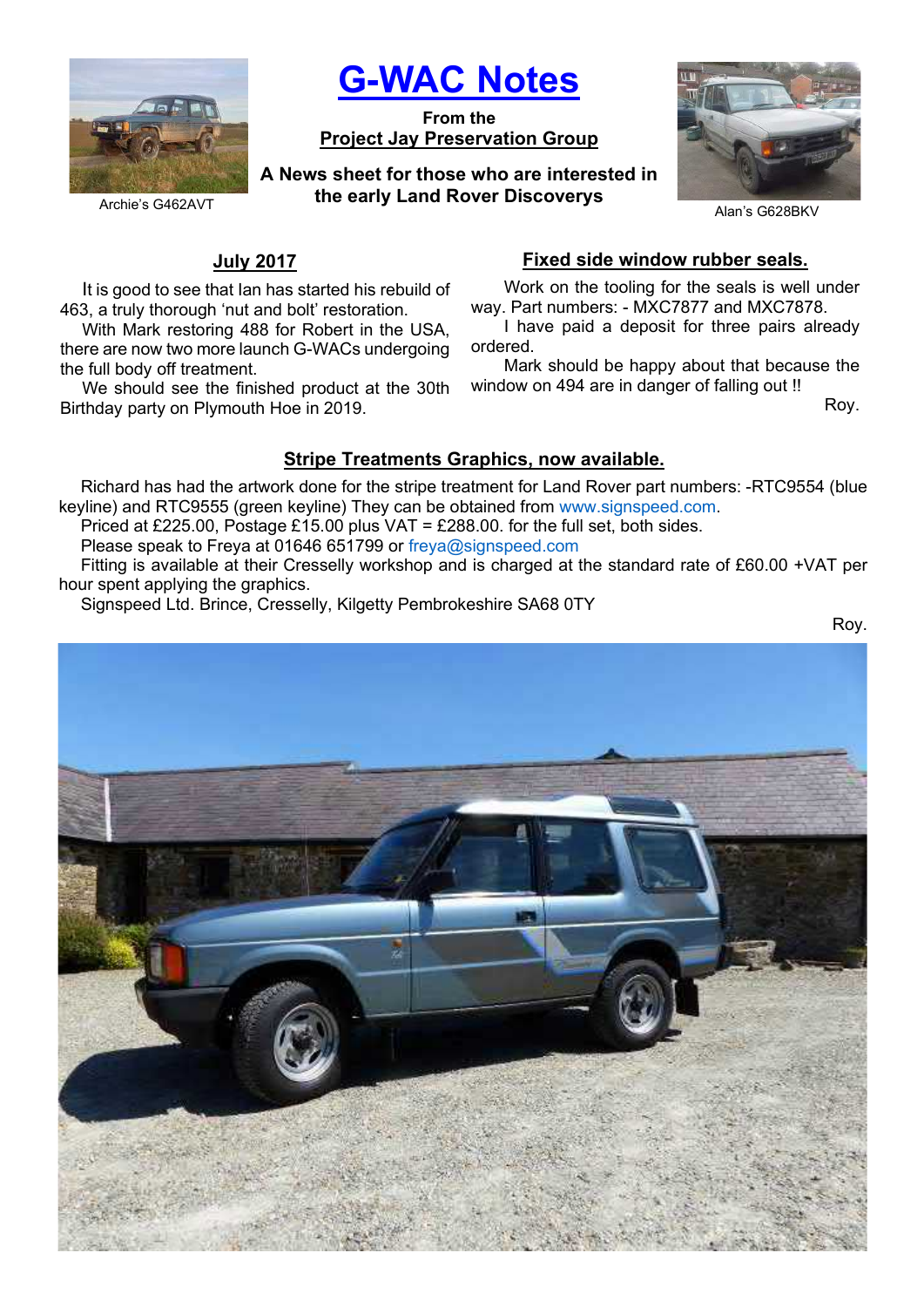### Restoration of G463WAC

starting the restoration of G463WAC, an original parts. press fleet launch vehicle that subsequently became a Camel Trophy Training hack at Eastnor Castle.

When she left Land Rover she was painted in chassis for me to roll around. Sandglow, battered and bruised. Her first owner to the point where the shell was battered beyond repair.

By the time I bought her in September 2004 she wore a grey coat of paint, was converted to right hand drive and had five doors. I was smitten by the number plate and the possibility of traveling to shows in a bit more comfort than my Series 3 station wagon would afford.

At £3000 in 2004, I paid over the odds for her, but at the time there was not much interest in the early Discoverys, let alone the G-WACs

In January 2005 a number of things had gone wrong with her, and she scraped through the MOT but by July 2005 I had to put her on a SORN, with a view to getting her sorted.

It has taken me a long time to get around to LHD drive parts and some of the panels and other

All these parts were procured and a really solid original 3-door shell, which was placed on a donor

after leaving Land Rover, continued the punishment is where the first problems started. The bare chassis After this, the chassis was sent for blasting, which had blown through in a number of areas. I had a guy round to repair these areas, and to say he made a mess of it would be an understatement. At this point the chassis was laid up against the shed wall and the donor shell placed in one of my sheds in the field for protection.

> My G-WAC interest was re-lit when in Jan 2006 I managed to acquire G480WAC, which was at that time sat on an Irish plate. A little bit of work got 480 into reasonable enough condition, and was the sole representative G-WAC at Gaydon 2006, where I met the late Alan Smart and one Roy Preston, where we talked early Discoverys and how to preserve them.

> During the Autumn of 2006, there were a number of G-WACs advertised on Ebay, including 465 and



completely, isn't it funny how easily they come apart, the mistake I made at that point was just putting everything in a pile in my sheds and not marking it up. By the time the shell was stripped bare, it was quite apparent that this shell was a complete deathtrap being completely split from front to back down both sides. At that point I decided to rebuild her to the spec in which she left Land Rover, the Camel Trophy Training car and left-hand drive.

I had the good fortune to be able to get in touch with the former first owner after Land Rover, who by LHD in the first place and had saved most of the

In August of that year I started to strip her down 469, purchased by Roy Preston and Graham Bethell respectively, the beginnings were there.

> In December of 2006 I posted a request on the Discovery Owners Club forum for a Historic Section to be included. After the interest shown in the 469 restoration post, and after a bit of banter on the forum, the committee put up the Historic Section on 30th January 2007.

pure luck had been the chap who converted 463 to AA, he still won the Tom Barton Trophy for the team. We had now started to bring focus to the early Discoverys. At the Gaydon show in 2007 there were four G-WACs, on display, 480, 465,469 and 488, although Graham's 469 had to be towed there by the Ian Rawlings.

(To be continued next month)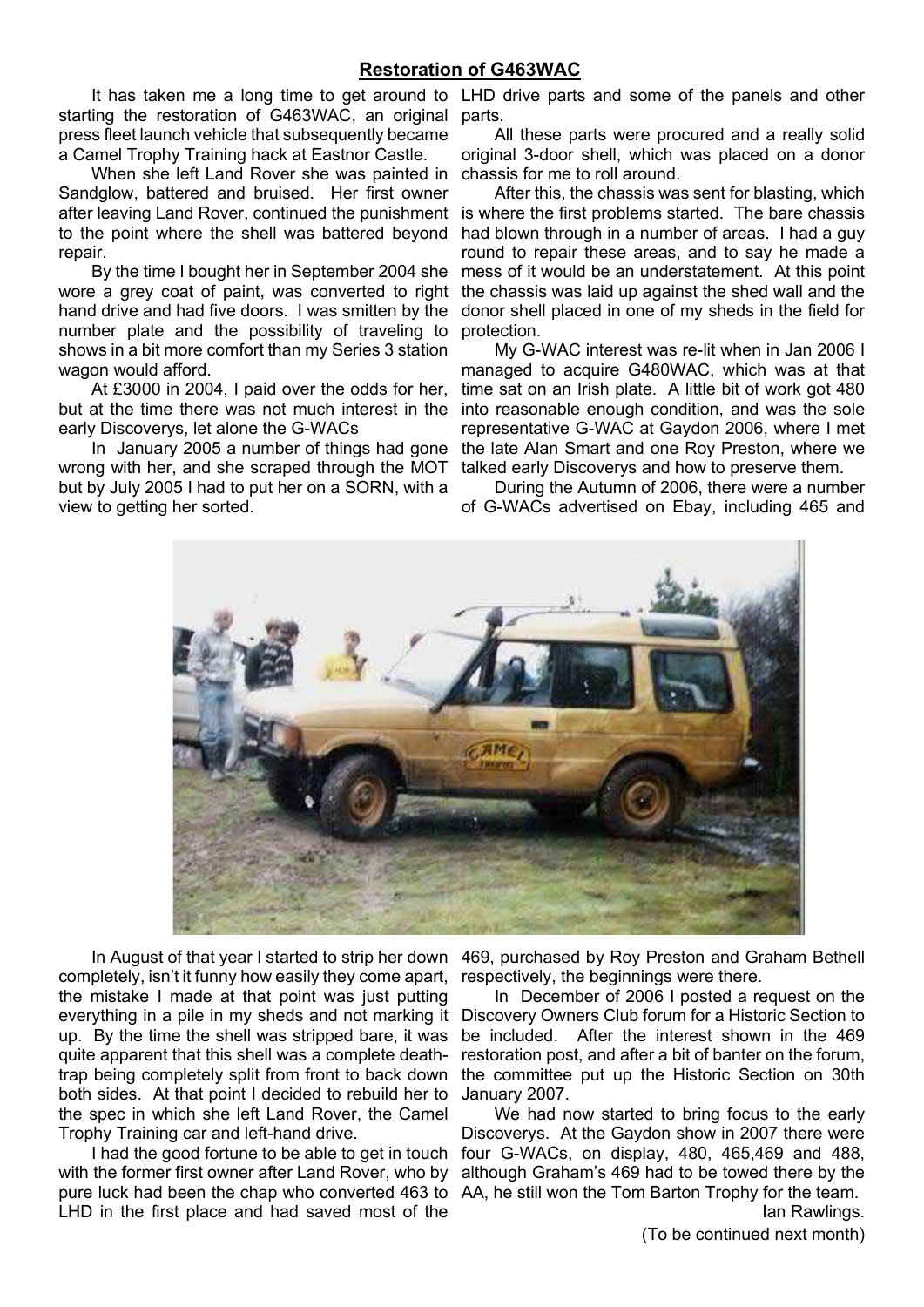### Show dates 2017

#### August

| 13 <sub>th</sub>                  | Classic Car show.          | Raby Castle, Staindrop, Co. Durham. DL2 3AH        |
|-----------------------------------|----------------------------|----------------------------------------------------|
| 20th                              | Vintage & Classic Car Show | Brooklands Nurseries, Holmfirth, HD9 1UJ           |
| 27th                              | Autumn Classic Car Show    | Ripon Racecourse, Ripon, North Yorkshire. HG4 1UG  |
| <b>September</b><br>16th $-17$ th | LRO Show.                  | East of England Showground, Peterborough. PE2 6HE  |
| <b>October</b><br>1st             | Newbury 4x4 Spares Day     | Newbury Showground, Chieveley, Berkshire. RG18 9QZ |
| 14th $-$ 15th                     | DOC Birthday Party.        | Plymouth Hoe.                                      |
| 15th                              | Ripon 4x4 Spares Day       | Ripon Racecourse, Ripon, North Yorkshire. HG4 1UG  |

If anyone has any dates for a local show that you may attend, please let me know and I will add them to the list.

## G---WAC Owner emblems on shirts.

I can produce embroidered emblems on shirts, jumpers or hoodies.

The prices are as follows: - Shirts £13.00. Lots of colours. Polo shirts £10.00. Jumper £13.00. Hoody £17.00

## H353DJA

I recently bought an early 5-door, a blue Tdi. First registered on 12th October 1990, which was owned by an 85-year-old gentleman who passed away.

Having been serviced at a local garage, his son asked the garage owner if they could sell her, but did not want it broken down for spares.

She needs quite a bit of work doing, I will attempt to do what I can to put her back on the road.

Please add me to your mailing list.

Peter



Also in children's sizes, and most other items if anyone would like something different. All prices include embroidery.

Jane Gray. janegray147@yahoo.co.uk (G308WAC)



Find us at: www.duckworthparts.co.uk

Duckworth Parts, Duckworth Land Rover  $-1600 - 200$ 01673 799396 duckworthparts.co.uk





## Obsolete parts.

What parts do you struggle to find or are no longer available?

This applies in the main to those rebuilding early Discoverys rather than later vehicles, but do not let that stop you. If anyone also has an old Series Land Rover, Range Rover or E Type Jaguar in the back yard, we are interested to know what parts are unobtainable or poorly remade.

The end game is, if sufficient interest exists, these can be re-manufactured, this can be both mechanical components, body panels or interior trim.

If you know of such a part or parts, please can you mail, press@discoveryownersclub.org.

There is obviously more to this, I am not going to start making parts in my shed. When I have more information that I can release, I will share it with you.